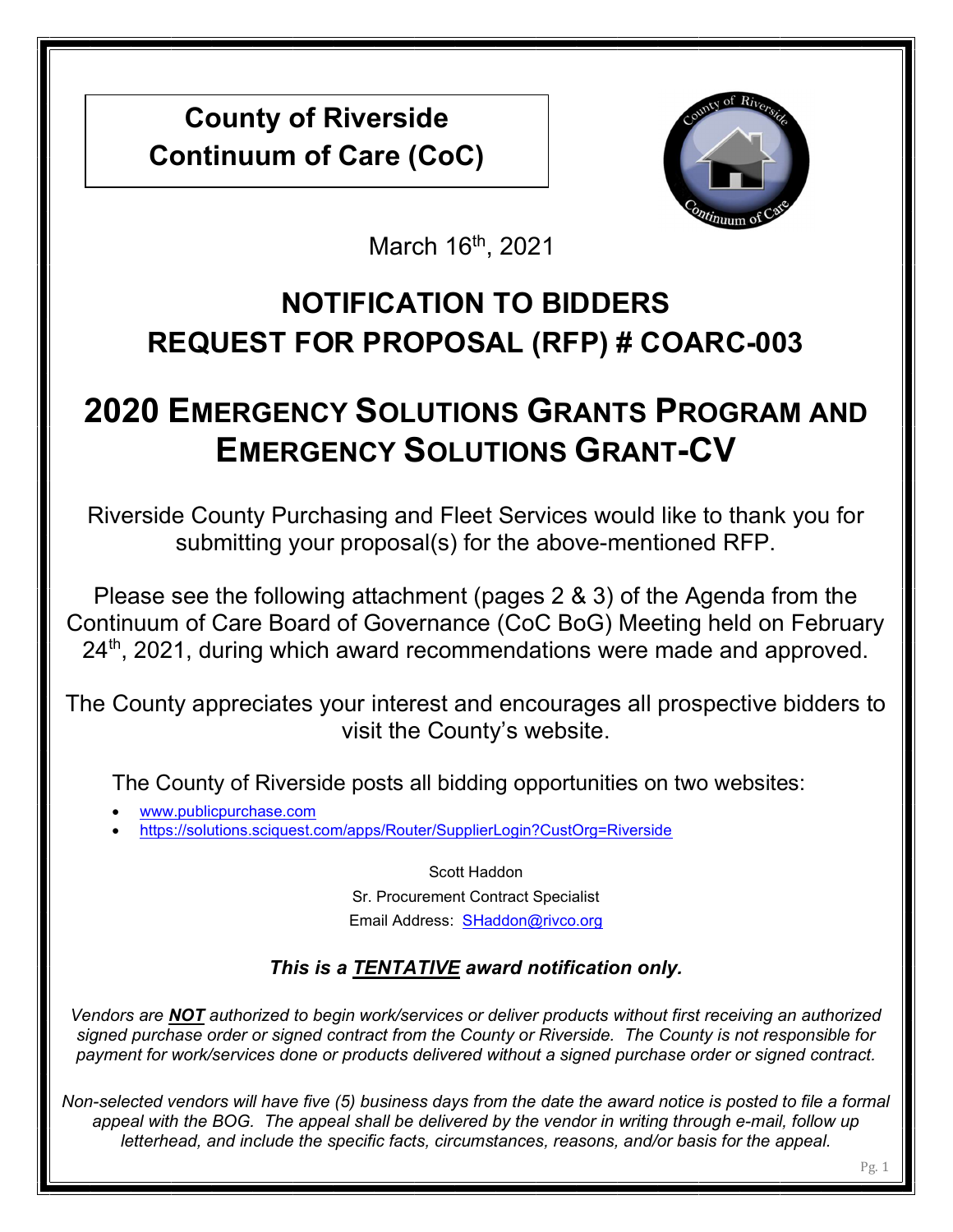

**Join on your computer or mobile app**  [Click here to join the meeting](https://teams.microsoft.com/l/meetup-join/19%3ameeting_YThiZjJkNzMtNzZlYi00Yjc5LWI0NzctM2Q1Mjg5ZTkyMTUw%40thread.v2/0?context=%7b%22Tid%22%3a%22d7f03410-e0a8-4159-b300-54980ef605d0%22%2c%22Oid%22%3a%2291162b86-9379-4da5-a4f5-79efdd53c1ab%22%7d) **Or call in (audio only)** (951) 465-8390 Conference ID: 881 775 746#

*This meeting is being conducted utilizing teleconferencing and electronic means only. There will be no physical location for this meeting. This is consistent with State of California Executive Order N-29-20 dated March 17, 2020, regarding the COVID-19 pandemic.*

*Reasonable accommodation***:** *Any individual with a disability who requires reasonable accommodation to attend or participate in this meeting may request assistance by emailing [CoC@rivco.org](mailto:CoC@rivco.org) or calling 951-358-6684. Notification at least 48 hours prior to the meeting start time will enable us to make reasonable arrangements to ensure accessibility to the meeting. Late requests will be accommodated to the extent feasible.*

*Public Comments by email: Anyone wishing to comment on an agenda item or any item not listed on the agenda may submit such comments by email only at [CoC@rivco.org.](mailto:CoC@rivco.org) In the subject line provide your full name, email address, and the agenda item # above your written public comment(s). All comment request emails will be read aloud for the record and must be received prior to the meeting start time.*

**Tammy Marine,** Chairperson **Leticia De Lara,** Vice-chair

**1.0 Call to Order:** Welcome & Introductions – Roll Call **Tammy Marine, Chair**

**1.1** Roll Call

- **2.0 Consent Items**
- **2.1** Minutes Approval for November 12, 2020 *Recommended Motion – Approve the November 12, 2020 Meeting Minutes.*
- **2.2** Minutes Approval for December 2, 2020 *Recommended Motion – Approve the December 2, 2020 Special Meeting Minutes.*
- **2.3** Minutes Approval for December 16, 2020 *Recommended Motion* **–** *Approve the December 16, 2020 Special Meeting Minutes.*
- **2.4** Minutes Approval for January 14, 2021 *Recommended Motion – Approve the January 14, 2021 Special Meeting Minutes.*
- **2.5** CoC Staff Report Receive and File
- **2.6** CoC Expenditure Report Receive and File

Riverside CoC Board of Governance Agenda 2/24/2021 Pg. 1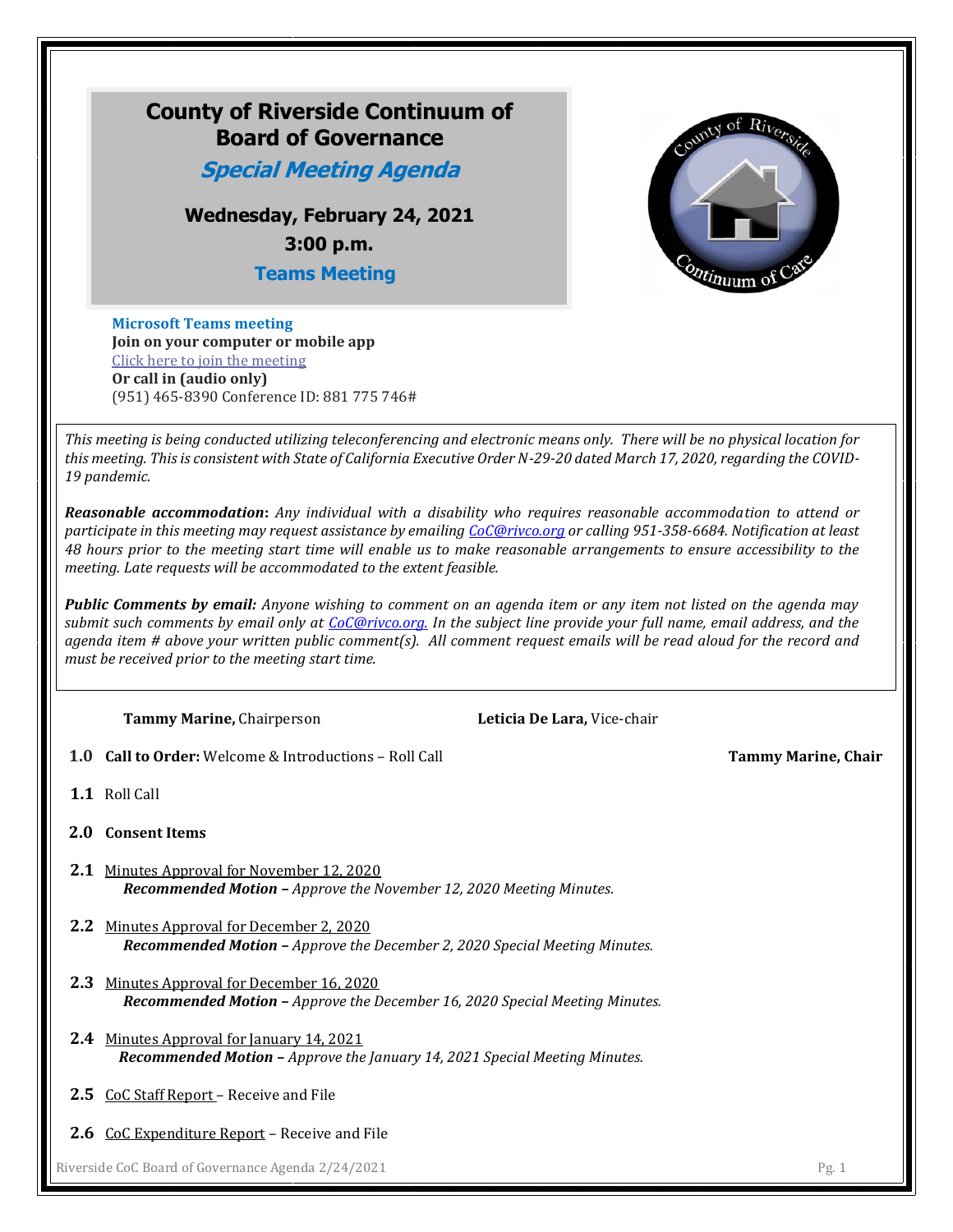**3.0 Public Comment on Any Item Not Listed on Agenda:** Members of the public are encouraged to address the Board on any item not listed on the agenda. Each public comment request email will be read aloud.

#### **4.0 Old Business**

#### **4.1 Update on Strategic Planning Phase II with LeSar Development Consultant Tammy Marine, Chair**

**Background:** LeSar Development Consultants is the Continuum of Care's contracted vendor facilitating its strategic planning process which commenced on November 2019 and is scheduled through December 31st, 2021. Phase I included the development of a Board of Governance (BoG) Strategic Plan finalized on June 18th, 2020. At the June 18th, 2020 BoG Meeting, the board authorized the chairperson to form an ad hoc committee to develop content for Phase II of the BoG's Strategic Planning efforts. The Ad Hoc committee worked with LeSar and developed three primary tasks that were approved by the BoG during its November 18, 2020 meeting and will serve as the framework for Phase II and advance the Continuum of Care forward: 1) CoC Performance Assessment and Gaps Analysis, 2) Homeless Strategic Action Plan and 3) Board of Governance Strategic Plan. The BoG and CoC Chairs met with LeSar on February 8<sup>th</sup>, 2021 and reviewed the proposed timeline for each of these activities. LeSar will be working directly with CoC Staff to coordinate and providing monthly updates to Chairs.

#### **5.0 New Business**

#### **5.1 California State Auditor's Report Greg Rodriguez, CoC Chair**

**Background:** The California's State Auditors Office conducted an audit of five Continuum of Care (CoC) programs state-wide which included: Riverside County, Santa Barbara, Santa Clara, Mendocino, and Fresno. The audit focused on reviewing each CoC's compliance with federal regulations under the U.S. Department of Housing and Urban Development Continuum of Care program and implementation of best practices. The report concluded that improvements are needed to better coordinate efforts state-wide to address homelessness and improve implementation of best practices, determine capacity to address needs, and adopt comprehensive plans. Riverside County's Board of Governance reviewed the audit recommendations released by the state on January 14, 2021 during a closed session authorized by Government Code section 54956.75 and approved a formal response to the state on behalf of the CoC and Collaborative Applicant staff. The response noted the CoC's launch of a comprehensive strategic planning process in partnership with the County which includes a comprehensive Continuum of Care Performance Assessment, Gaps Analysis and development of a Homeless Strategic Plan.

#### **5.2 2020 Emergency Solutions Grant (ESG) and ESG Coronavirus (CV) Round I Funding Recommendations Lindsay Sisti, Program Coordinator**

**Background:** The Emergency Solutions Grant (ESG) program is administered by the California Department of Housing and Community Development (HCD). The program is designed to be the first step in a continuum of assistance to prevent homelessness and to enable individuals and families experiencing homelessness to move toward independent living. On February 28, 2020, the HCD announced the availability of approximately \$6 million in new federal funds for the 2020 Emergency Solutions Grants (ESG) program, of which the County of Riverside CoC was awarded **\$301,695**. On June 1, 2020 HCD announced the availability of \$42 million under the Coronavirus Aid, Relief, and Economic Stimulus (CARES) Act enacted March 27, 2020 to prevent, prepare for, and respond to the coronavirus. The County of Riverside CoC was awarded an allocation of **\$1,477,800** from ESG-CV Round I. The total allocation for both ESG awards is **\$1,779,495.** 40% of the 2020 ESG award (\$117,939) must be used for rapid rehousing.

CoC Staff released a joint Request For Proposals (RFP) for the 2020 ESG and ESG-CV Round I allocation on November 13, 2020 and hosted a non-mandatory bidders' conference on November 17, 2020. Eighteen (18) applications were received with requests totaling \$3.5 million.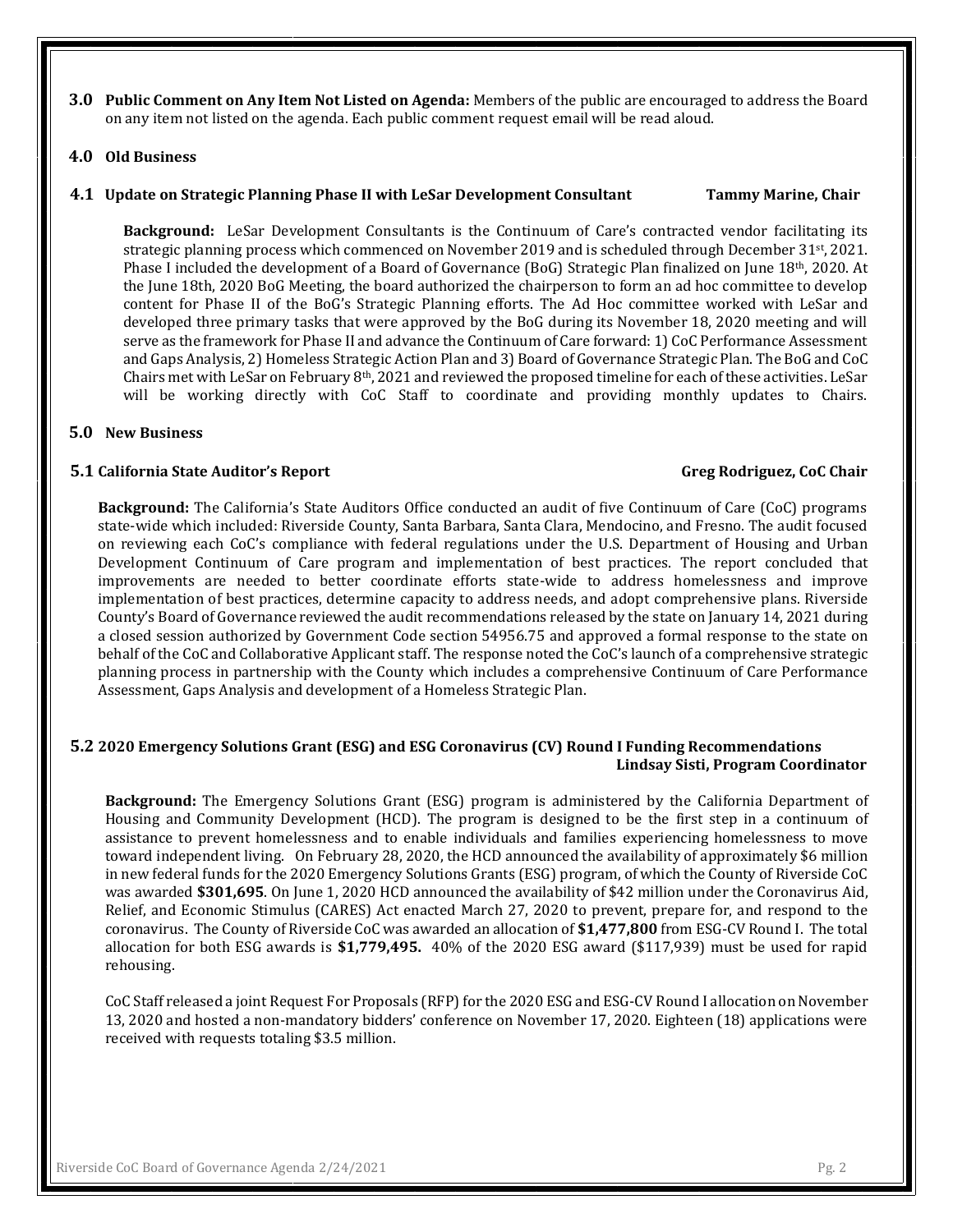#### **Score and Ranking for New Project Recommendations**

The CoC's 2020 ESG & ESG-CV Round I Evaluator's Committee consisted of non-conflicted members from various service areas and organizations who have experience in housing, community development, and social service programs. Evaluators participated in a Kick-Off Meeting and received an overview of the 2020 ESG & ESG- CV program and BoG Funding Principals. As shown in the table below, CoC Staff recommends eleven (11) new proposals for funding priority. Funding recommendations are based on evaluation and scoring of application narrative, need for proposed services in each service area, and compliance with the BoG Funding Principals.

| <b>Agency Name</b>             | <b>Project Type</b>       | <b>Supervisorial</b> | Award          |
|--------------------------------|---------------------------|----------------------|----------------|
|                                |                           | <b>District</b>      | <b>Amount</b>  |
| Jewish Family Services         |                           | 4                    | \$163,120.45   |
| Coachella Valley Rescue        |                           | $\overline{4}$       | \$75,000.00    |
| Mission                        |                           |                      |                |
| Step Up on Second Street       | Street Outreach           | 1, 2, 3              | \$260,205.55   |
| Inc.                           |                           |                      |                |
| <b>UC Riverside Health</b>     |                           | 1, 2, 5              | \$191,279.00   |
| <b>Starting Over</b>           |                           | 2, 5                 | \$131,500.00   |
| <b>Coachella Valley Rescue</b> |                           | $\overline{4}$       | \$195,500.00   |
| Mission                        |                           |                      |                |
| Path of Life Ministries        | <b>Emergency Shelter</b>  | 1                    | \$200,000.00   |
| Valley Restart Shelter         |                           | 3,4                  | \$156,500.00   |
| The Salvation Army             |                           | 1, 2                 | \$108,332.40   |
| <b>Inland SoCal United Way</b> | Rapid Rehousing           | 3, 5                 | \$66,476.70    |
| <b>Coachella Valley Rescue</b> |                           | $\overline{4}$       | \$71,400.90    |
| Mission                        |                           |                      |                |
| HHPWS - Collaborative          | Administration            | 1, 2, 3, 4, 5        | \$73,890.00    |
| Applicant                      |                           |                      |                |
| <b>HHPWS - Collaborative</b>   | Homeless                  | 1, 2, 3, 4, 5        | \$86,290.00    |
| Applicant                      | Management                |                      |                |
|                                | <b>Information System</b> |                      |                |
|                                | (HMIS)                    |                      |                |
| Total ESG - CV 1 Award         |                           |                      | \$1,779,495.00 |

*Recommended Motion:* Approve the allocation of \$1,779,495 to the designated activities and projects and proposals recommended by staff in the table above for the 2020 ESG & ESG-CV Round I Application and direct staff to work with the providers on the necessary subrecipient agreements regarding such funding.

*Public Comment for this item only.*

#### **5.3 Update on Emergency Solutions Grant – Coronavirus (ESG-CV) Round II**

#### **Lindsay Sisti, Program Coordinator**

**Background:** The Emergency Solutions Grant (ESG) – Corona Virus Round II program is funded under the Coronavirus Aide, Relief, and Economic Security Act (CARES) enacted on March 27, 2020. The program is administered by the California Department of Housing and Community Development with funding received from the U.S. Department of Housing and Urban Development (HUD). The intent of the ESG-CV2 funds is to supplement the existing operational budgets of nonprofit organizations and government agencies responding to the critical needs of the community by providing services to **prevent, prepare for, and respond** to increased demand for services. The allocation to the County is \$31,589,000 and are designated to target the Riverside City & County CoC service area. It is important to note that the funding is not currently eligible to serve direct city ESG entitlement areas; these areas are referred to as Non-Entitlement cities. The County of Riverside will use March 4, 2020, as the coronavirus pandemic impact date.

*Public Comment for this item only.*

Riverside CoC Board of Governance Agenda 2/24/2021 Pg. 3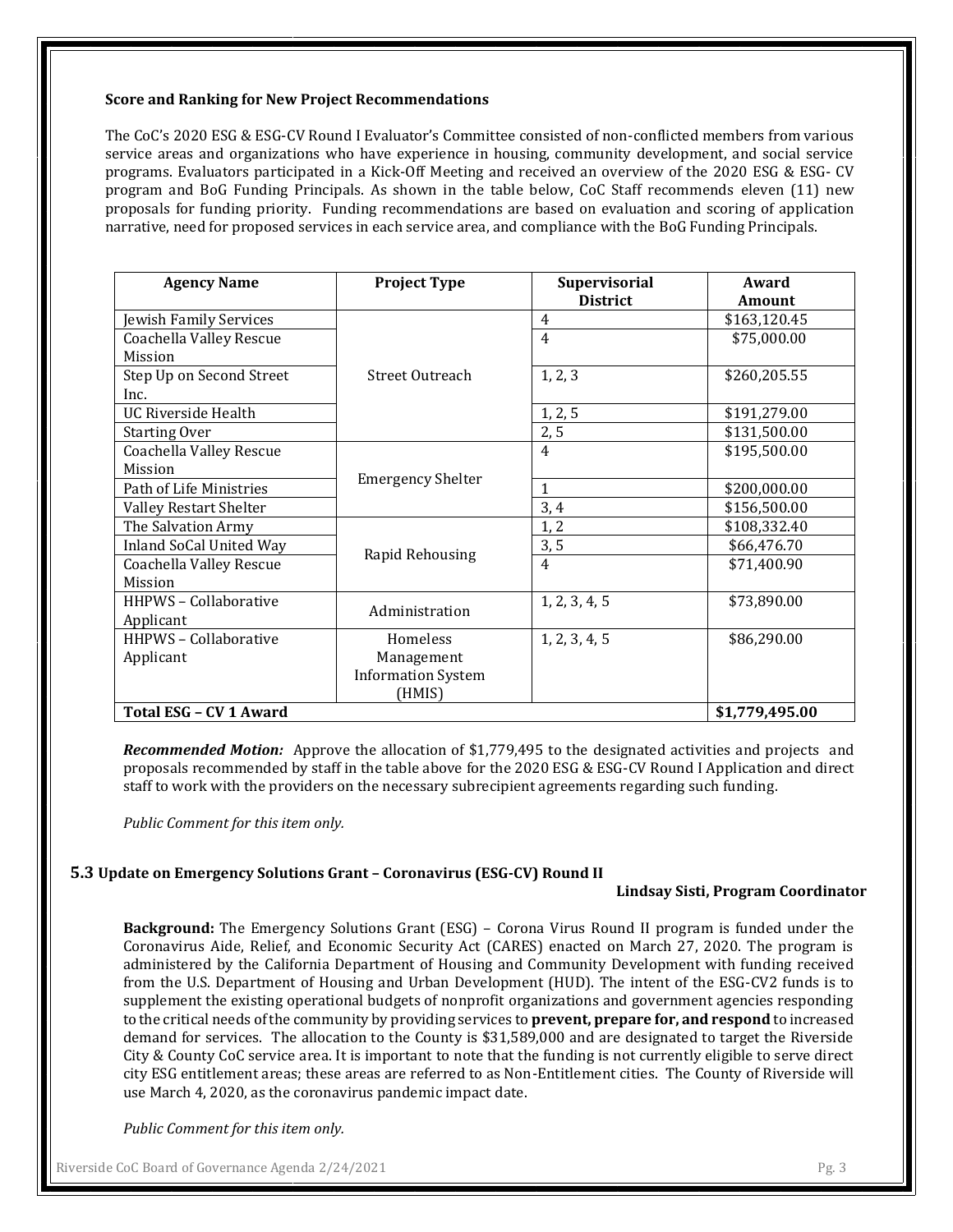#### **5.4 2019 California Emergency Solutions and Housing (CESH) Round II Funding Recommendations Raushanah Walker, Program Coordinator**

**Background:** On March 18, 2019, the California Department of Housing and Community Development (HCD) released the Notice of Funding Availability for CESH Round II. The Riverside County CoC CESH Formula Allocations is \$747,716. On May 16, 2019, the BoG approved Department of Public Social Services, as the Administrative Entity/Collaborative Applicant to submit the CESH application for all eligible activities. The application was submitted on June 25, 2019. The CESH II Standard Agreement, 19-CESH-12967 was executed on February 25, 2020 for an award of \$747,740.

CoC Staff released a joint Request for Proposals (RFP) for the CESH II allocation on September 9, 2020 and hosted a non-mandatory bidders' conference on September 15, 2020. Five (5) applications were received with requests totaling \$1.9 million.

#### **Score and Ranking for New Project Recommendations**

The CESH II Evaluator's Committee consisted of non-conflicted members from various service areas and organizations who have experience in housing, community development, and social service programs. Evaluators participated in a Kick-Off Meeting and received an overview of the CESH II and BoG Funding Principals. As shown in the table below, CoC Staff recommends two (2) new proposals for funding priority. Funding recommendations are based on evaluation and scoring of application narrative, need for proposed services in each service area, and compliance with the BoG Funding Principals.

| <b>Project Name</b>                                                                                         | <b>Agency Name</b>                        | <b>Project Type</b>                      | <b>Supervisorial</b><br><b>District</b> | Award<br>Amount |
|-------------------------------------------------------------------------------------------------------------|-------------------------------------------|------------------------------------------|-----------------------------------------|-----------------|
| The Salvation<br>Army Rental<br>Assistance,<br>Housing<br>Relocation &<br>Stabilization<br>Services Program | <b>Salvation Army</b>                     | <b>Flexible Housing</b><br>Subsidy Funds | 1, 2, 3, 5                              | \$503,676.00    |
| <b>Flexible Housing</b><br>Subsidy Funds                                                                    | Coachella Valley<br><b>Rescue Mission</b> | Flexible Housing<br>Subsidy Funds        | $\overline{4}$                          | \$206,678.00    |
| N/A                                                                                                         | $HHPWS -$<br>Collaborative<br>Applicant   | Administration                           | 1, 2, 3, 4, 5                           | \$37,386.00     |
| <b>Total CESH II Award</b>                                                                                  |                                           |                                          |                                         | \$747,740.00    |

*Recommended Motion:* Approve the allocation of \$747,740 to the designated activities and projects and proposals recommended by staff in the table above for the 2019 CESH Round II Program and direct staff to work with the providers on the necessary subrecipient agreements regarding such funding.

*Public Comment for this item only.*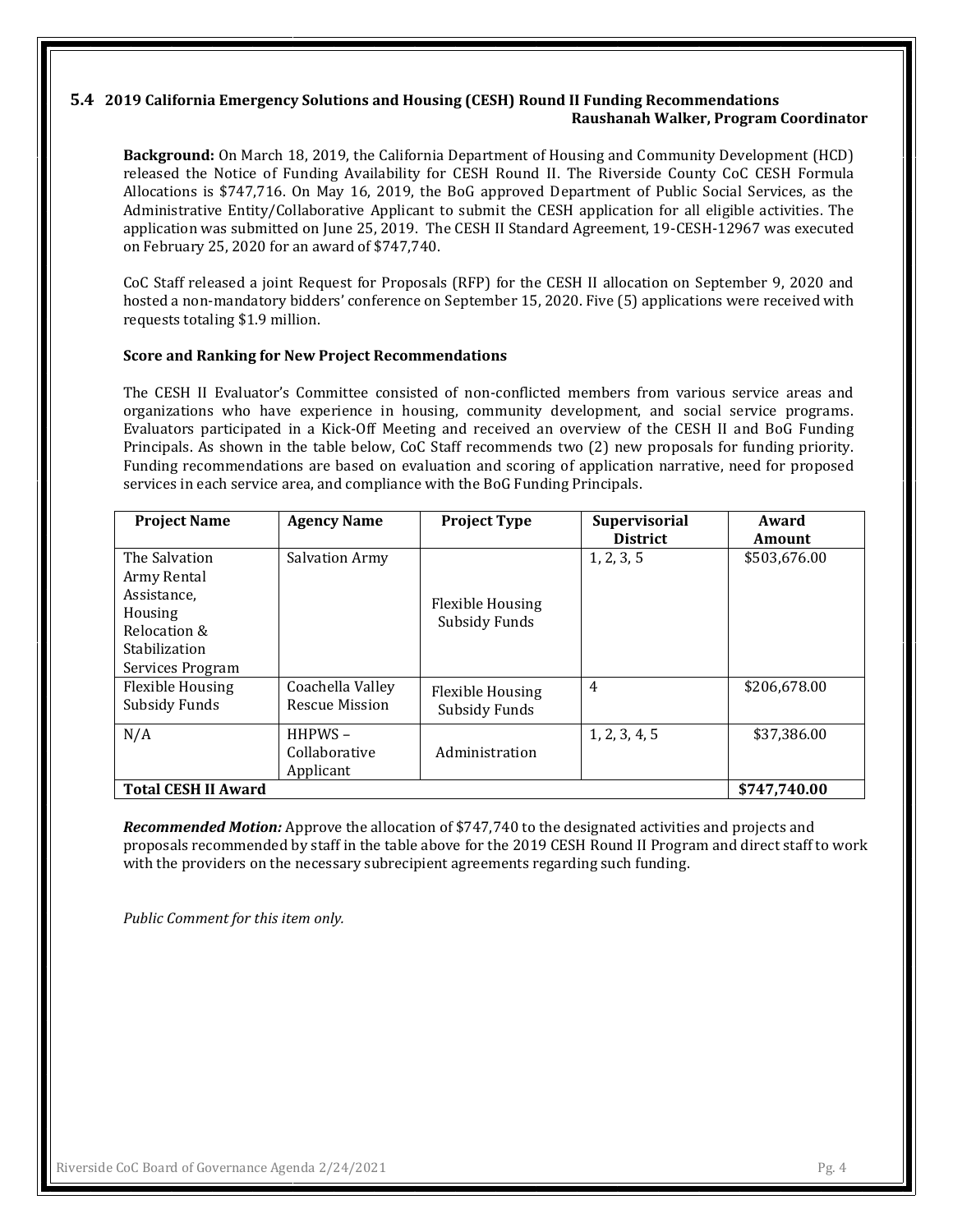#### **5.5 Homeless Emergency Aid Program (HEAP) Reprogramming**

#### **Raushanah Walker, Program Coordinator**

**Background:** The Homeless Emergency Aid Program (HEAP) is a \$500 million block grant program under the Homeless Coordinating and Financing Council (HCFC) designed to provide direct assistance to cities, counties, and Continuums of Care to address homelessness throughout the state. The allocation to the CoC is \$9,791,805.06 and funds are designated to target the Riverside City & County CoC service area. On February 7<sup>th</sup> and March 4th, 2020, the BoG approved funding to twenty-one (21) projects to carry out HEAP eligible activities including rental assistance or subsidies, supportive services, and capital improvement projects. CoC Staff have facilitated regular meetings with HEAP subrecipients to support program goals and financial spending. All HEAP Program funds must be spent by June 30th, 2021 and under the current projections, there is a need to reprogram \$357,500 in projected unspent funds.

| <b>FROM:</b>                                              |                                          | TO:             |                      |                                                        |              |
|-----------------------------------------------------------|------------------------------------------|-----------------|----------------------|--------------------------------------------------------|--------------|
| Agency:                                                   | Project:                                 | Amount (\$)     | Agency:              | Project:                                               | Amount (\$)  |
| <b>CITY OF LAKE</b><br><b>ELSINORE</b>                    | Rapid Rehousing and<br>Rental Assistance | \$6,000.00 CVAG |                      | SSO-Navigations<br><b>Center Operations</b><br>Project | \$100,000.00 |
| <b>MARTHA'S</b><br><b>VILLAGE &amp;</b><br><b>KITCHEN</b> | Recuperative Care                        | \$1,500.00      | City of<br>Riverside | <b>Bridge Housing</b><br>Program                       | \$257,500.00 |
| PATH OF LIFE                                              | Mass Shelter Expansion                   | \$100,000.00    |                      |                                                        |              |
| PATH OF LIFE                                              | <b>Housing Locator</b>                   | \$250,000.00    |                      |                                                        |              |
|                                                           | <b>Total</b>                             | \$357,500.00    |                      | Total                                                  | \$357,500.00 |

*Recommended Motion:* Approve the HEAP Reprogramming Request of \$357,500 to the designated activities and projects for the HEAP Program recommended by staff in the table above and direct staff to work with the providers on the necessary subrecipient agreements or amendments regarding such funding.

*Public Comment for this item only.*

#### **5.6 Increased HEAP Capital Improvement Project Funding Recommendation for Social Work Action Group Brandon Trahan, Administrative Services Supervisor**

**Background:** On March 4, 2019, the Board of Governance (BoG) approved \$1,342,251.00 in Homeless Emergency Aid Program (HEAP) Capital Improvement Project funding to acquire three properties on behalf of Social Work Action Group (SWAG), which will accommodate up to eighteen (18) permanent supportive housing beds for unsheltered homeless individuals referred by the County. To date, two properties have been purchased in the cities of Lake Elsinore and Perris for total costs of \$995,223.49, leaving a remaining balance of \$347,027.51. Due to the difficulty in locating suitable properties with a lower price range, additional funds may be needed to acquire a third property. The Continuum of Care Division has generated additional HEAP funds from an interest-bearing account that can be used to support HEAP eligible activities, and the funds must be spent by June 30, 2021. This is an eligible cost under the Homeless Emergency Aid Program (HEAP) funding and supports the program's mission to provide housing for individuals experiencing homelessness.

*Recommended Motion -* Approve the one-time use of funding in the amount of up to \$48,670.95 from the HEAP interest-bearing savings account to Social Work Action Group (SWAG) to cover any costs from their third HEAP property purchase that exceed the remaining awarded amount of \$347,027.51 and direct staff to work with SWAG on the necessary subrecipient agreements or amendments regarding such increased funding.

*Public Comment for this item only.*